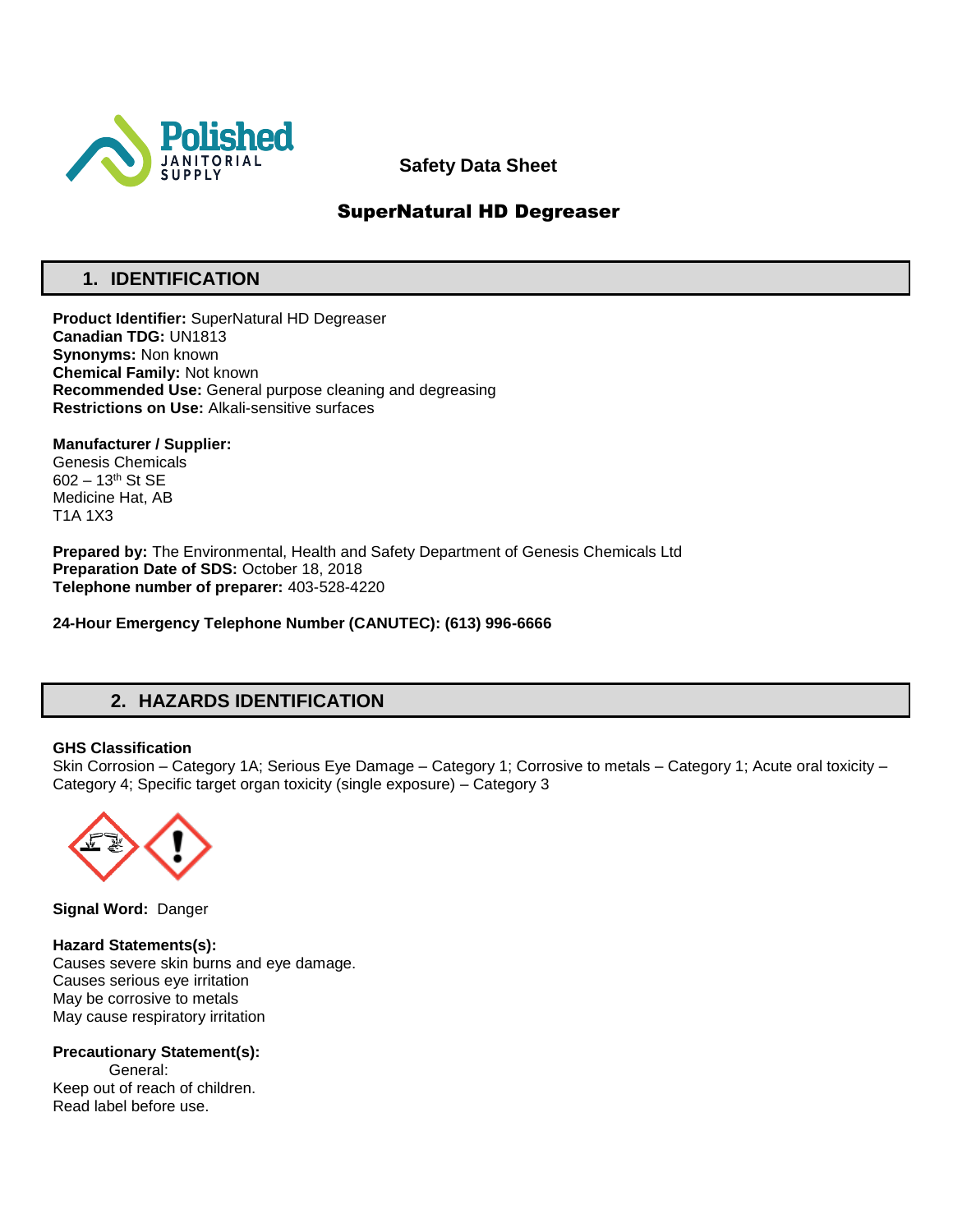Prevention: Wash face, hands and any exposed skin thoroughly after handling Do not eat, drink or smoke when using this product Do not breathe dust/fume/gas/mist/vapors/spray Wear protective gloves/protective clothing/eye protection/face protection

#### Response:

IF SWALLOWED: Rinse mouth. Do NOT induce vomiting. IF ON SKIN (or hair): Remove/Take off immediately all contaminated clothing. Rinse skin with water/shower. IF INHALED: Call a poison center or doctor/physician if you feel unwell. IF IN EYES: Rinse cautiously with water for several minutes. Remove contact lenses, if present and easy to do so. Continue rinsing. Immediately call a poison center or doctor/physician. Remove victim to fresh air and keep at rest in a position comfortable for breathing. Remove/Take off immediately all contaminated clothing. Wash contaminated clothing before reuse.

Storage: Store in a closed container.

Disposal:

Dispose of contents and container in accordance with local, regional, national and international regulations.

#### **Other Hazards:**

None known.

## **3. COMPOSITION/INFORMATION ON INGREDIENTS**

| <b>Chemical Name</b>         | <b>CAS No.</b> | <b>Concentration %</b> |
|------------------------------|----------------|------------------------|
| Potassium Hydroxide          | 1310-58-3      | $1 - 10$               |
| Proprietary Component, Trade | XXX-XX-XX      | 1-10                   |
| Secret                       |                |                        |

#### **Notes**

\*\*If Chemical Name/CAS No is "proprietary" and/or Weight-% is listed as a range, the specific chemical identity and/or percentage of composition has been withheld as a trade secret.\*\*

## **4. FIRST AID MEASURES**

#### **First-aid Measures**

#### **Inhalation**

Move to fresh air. Keep at rest in a position comfortable for breathing. Call a Poison Centre or doctor if you feel unwell or are concerned.

### **Skin Contact**

Take off contaminated clothing, shoes and leather goods (e.g. watchbands, belts). Immediately rinse with lukewarm, gently flowing water for 15-20 minutes. If skin irritation or a rash occurs, get medical advice/attention. Thoroughly clean clothing, shoes and leather goods before reuse or dispose of safely.

#### **Eye Contact**

Immediately rinse the contaminated eye(s) with lukewarm, gently flowing water for 15-20 minutes, while holding the eyelid(s) open. Take care not to rinse contaminated water into the unaffected eye or onto the face. Remove contact lenses, if present and easy to do. If eye irritation persists, get medical advice/attention.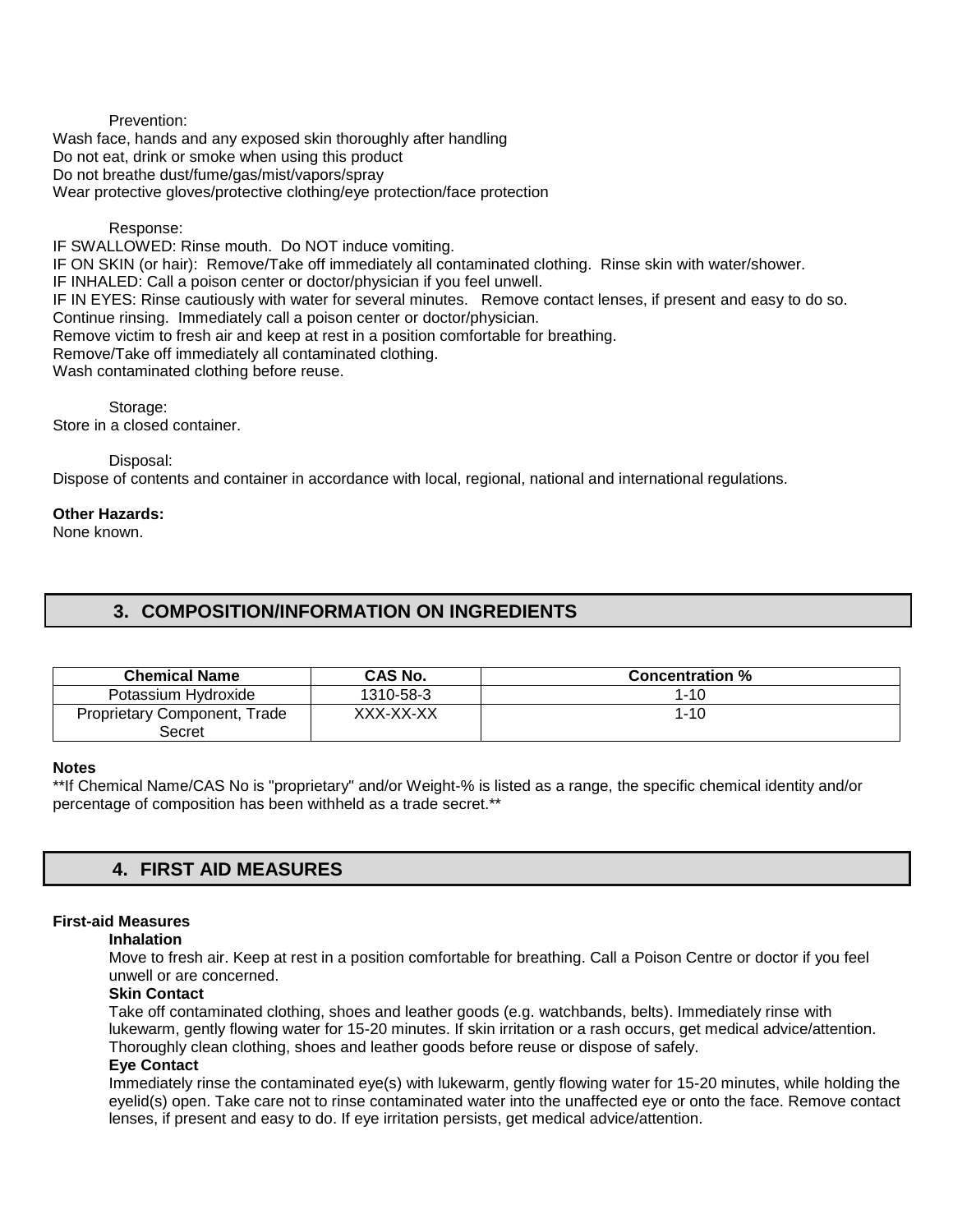#### **Ingestion**

Immediately call a Poison Centre or doctor. Do not induce vomiting.

#### **Most Important Symptoms and Effects, Acute and Delayed**

If inhaled: at high concentrations symptoms may include headache, nausea, dizziness, drowsiness and confusion. If on skin: causes severe skin damage. Symptoms include burns, blisters, redness, rash, itching and swelling. If in eyes: causes severe eye damage. Symptoms include sore, red eyes, tearing, and blindness. If swallowed: may be drawn into the lungs if swallowed or vomited, causing severe lung damage. Symptoms may include coughing, shortness of breath, difficult breathing and tightness in the chest.

#### **Immediate Medical Attention and Special Treatment**

**Special Instructions** 

Not applicable.

## **5. FIRE-FIGHTING MEASURES**

#### **Extinguishing Media**

**Suitable Extinguishing Media** Use agent most appropriate to extinguish surrounding fire. **Unsuitable Extinguishing Media**  CO2

#### **Specific Hazards Arising from the Chemical**

Not flammable or combustible.

#### **Special Protective Equipment and Precautions for Fire-fighters**

Evacuate area. Approach fire from upwind to avoid hazardous vapours or gases.

Stop leak before attempting to put out the fire. Product could form an explosive mixture and reignite. Keep containers cool to avoid bursting.

Before entry, especially into confined areas, use an appropriate monitor to check for: toxic gases or vapours, flammable or explosive atmosphere.

Dike and recover contaminated water for appropriate disposal.

Fire-fighters may enter the area if positive pressure SCBA and full Bunker Gear is worn. If there is potential for skin contact with concentrated cleaner: chemical protective clothing (e.g. chemical splash suit) and positive pressure SCBA may be necessary. See Skin Protection in Section 8 (Exposure Controls/Personal Protection) for advice on suitable chemical protective materials.

## **6. ACCIDENTAL RELEASE MEASURES**

#### **Personal Precautions, Protective Equipment, and Emergency Procedures**

Concentrated product: evacuate the area immediately. Isolate the hazard area. Keep out unnecessary and unprotected personnel. Eliminate all ignition sources. Use grounded, explosion-proof equipment. Distant ignition and flashback are possible.

Increase ventilation to area or move leaking container to a well-ventilated and secure area. Do not touch damaged containers or spilled product unless wearing appropriate protective equipment. Use the personal protective equipment recommended in Section 8 of this safety data sheet.

Review Section 7 (Handling) of this safety data sheet before proceeding with clean-up.

Before entry, especially into confined areas, check atmosphere with an appropriate monitor. Monitor area for flammable or explosive atmosphere.

Product (diluted as directed): use the personal protective equipment recommended in Section 8 of this safety data sheet. No other special precautions are necessary.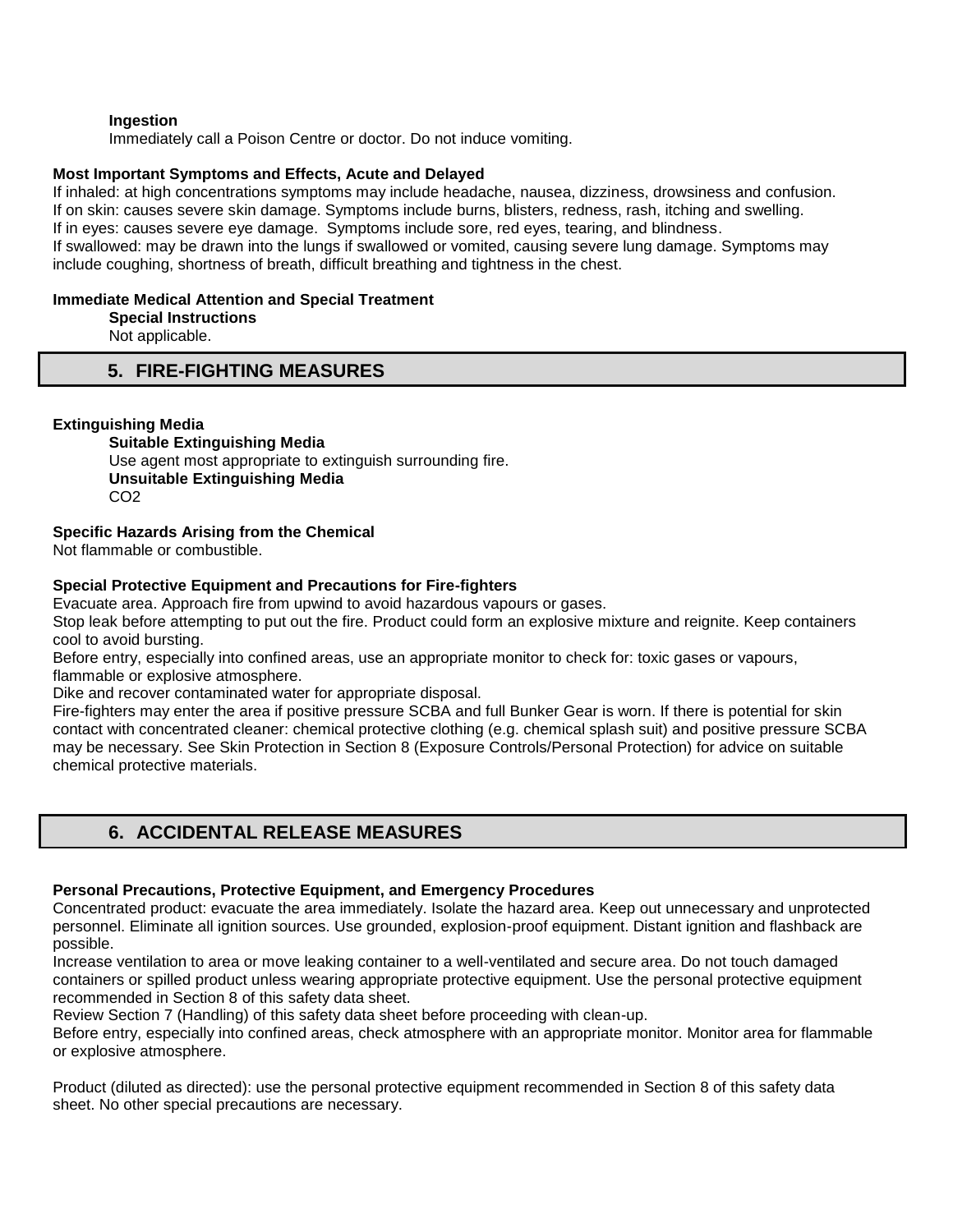#### **Environmental Precautions**

Concentrated product: do not allow into any sewer, on the ground or into any waterway. If the spill is inside a building, prevent product from entering drains, ventilation systems and confined areas.

#### **Methods and Materials for Containment and Cleaning Up**

Concentrated product: small spills or leaks: contain and soak up spill with absorbent that does not react with spilled product. Do NOT use combustible materials such as sawdust. Place used absorbent into suitable, covered, labelled containers for disposal.

Concentrated product: large spills or leaks: cover the spill surface with the appropriate type of foam to reduce the release of vapour. Dike spilled product to prevent runoff. Remove or recover liquid using pumps or vacuum equipment. Dike and recover contaminated water for appropriate disposal. Store recovered product in suitable containers that are: tightly-covered.

Product (diluted as directed): no special clean-up methods are necessary.

#### **Other Information**

Report spills to local health, safety and environmental authorities, as required.

## **7. HANDLING AND STORAGE**

#### **Precautions for Safe Handling**

When handling diluted product: no special handling precautions are necessary.

When handling concentrated product: only use where there is adequate ventilation. Avoid generating vapours or mists. Keep containers tightly closed when not in use or empty. Wear personal protective equipment to avoid direct contact with this chemical.

Do NOT smoke in work areas. Wash hands thoroughly after handling this material. Immediately remove contaminated clothing using the method that minimizes exposure. Keep contaminated clothing under water, in closed containers. Launder clothes before rewearing. Inform laundry personnel of product hazard(s). Do not take contaminated clothing home.

#### **Conditions for Safe Storage**

Concentrated product: store in an area that is: temperature-controlled, well-ventilated, out of direct sunlight and away from heat and ignition sources, an approved, fire-resistant area, separate from incompatible materials (see Section 10: Stability and Reactivity). Store in a closed container.

Protect from conditions listed in Conditions to Avoid in Section 10 (Stability and Reactivity). Keep amount in storage to a minimum. Avoid bulk storage indoors.

Comply with all applicable health and safety regulations, fire and building codes.

## **8. EXPOSURE CONTROLS/PERSONAL PROTECTION**

### **Control Parameters**

| <b>Ingredients</b>  | <b>ACGIH® TLV®</b>          | <b>OSHA PEL</b>             | IDLH                        |
|---------------------|-----------------------------|-----------------------------|-----------------------------|
| Potassium Hydroxide | 2 mg/m <sub>3</sub> Ceiling | 2 mg/m <sub>3</sub> Ceiling | 2 mg/m <sub>3</sub> Ceiling |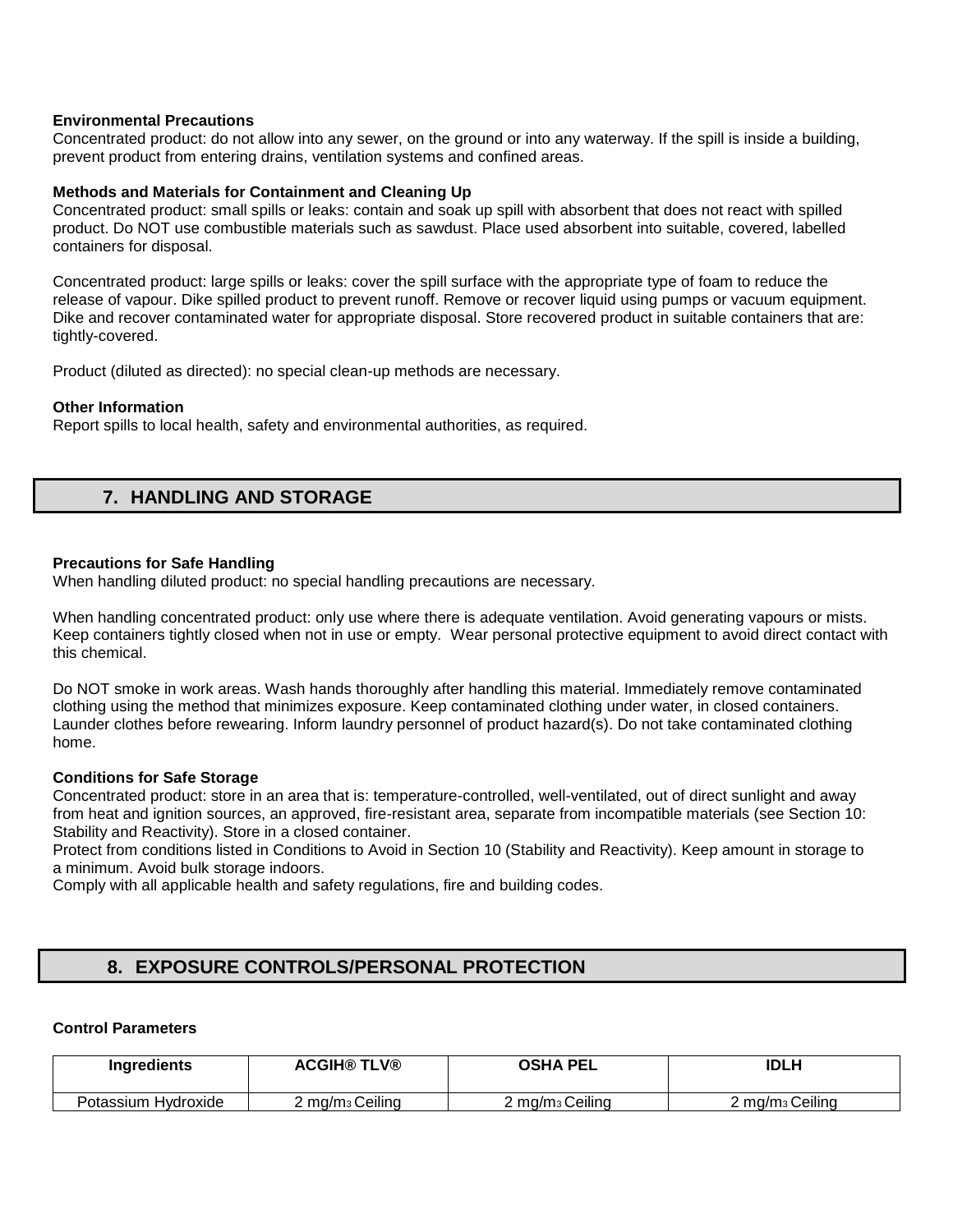| Proprietary    | Not       | Not available | `available |
|----------------|-----------|---------------|------------|
| Component.     | available |               | Not.       |
| rade<br>Secret |           |               |            |

Consult local authorities for provincial or state exposure limits.

#### **Appropriate Engineering Controls**

General ventilation is usually adequate. Provide eyewash and safety shower if contact or splash hazard exists. When handling large quantities of concentrated product: use a local exhaust ventilation and enclosure, if necessary, to control amount in the air. Use non-sparking ventilation systems, approved explosion-proof equipment and intrinsically safe electrical systems in areas where this product is used and stored.

#### **Individual Protection Measures**

#### **Eye/Face Protection**

Do not get in eyes. Wear chemical safety goggles.

#### **Skin Protection**

Prevent all skin contact. Wear chemical protective clothing e.g. gloves, aprons, boots.

Suitable materials are: Barrier® (PE/PA/PE), Silver Shield/4H® (PE/EVAL/PE), Tychem® Responder, Tychem® TK.

The following materials should NOT be used: neoprene rubber, nitrile rubber, polyvinyl alcohol.

### **Respiratory Protection**

Not normally required if product is used as directed.

Concentrated product: wear a NIOSH approved air-purifying respirator with an organic vapour cartridge. For non-routine or emergency situations: wear a NIOSH approved air-purifying respirator with an organic vapour Cartridge, or, wear a NIOSH approved self-contained breathing apparatus (SCBA) or supplied air respirator. **Other Personal Protection Data:** Ensure that eyewash stations and safety showers are proximal to the workstation location.

## **9. CHEMICAL AND PHYSICAL PROPERTIES**

#### **Basic Physical and Chemical Properties**

| Appearance                                | Amber/Brown Liquid                           |
|-------------------------------------------|----------------------------------------------|
| <b>Odour</b>                              | <b>Odorless</b>                              |
| <b>Odour Threshold</b>                    | Not available                                |
| рH                                        | >11.5                                        |
| <b>Melting Point/Freezing Point</b>       | Not available                                |
| <b>Initial Boiling Point/Range</b>        | Not available                                |
| <b>Flash Point</b>                        | None                                         |
| <b>Evaporation Rate</b>                   | Not available                                |
| Flammability (solid, gas)                 | Not applicable (liquid).                     |
| <b>Upper/Lower Flammability or</b>        | Not available (upper); Not available (lower) |
| <b>Explosive Limit</b>                    |                                              |
| <b>Vapour Pressure</b>                    | Not available                                |
| Vapour Density (air $= 1$ )               | Not available                                |
| <b>Relative Density (specific gravity</b> | 1.0-1.1 $kg/L$                               |
| <b>Solubility</b>                         | Soluble in water                             |
| <b>Partition Coefficient,</b>             | Not available                                |
| n-Octanol/Water (Log Kow)                 |                                              |
|                                           |                                              |
| <b>Auto-ignition Temperature</b>          | Not available                                |
| <b>Decomposition Temperature</b>          | Not available                                |
| <b>Viscosity</b>                          | Not available                                |
| <b>Other Information</b>                  |                                              |
| <b>Physical State:</b>                    | Liquid                                       |
|                                           |                                              |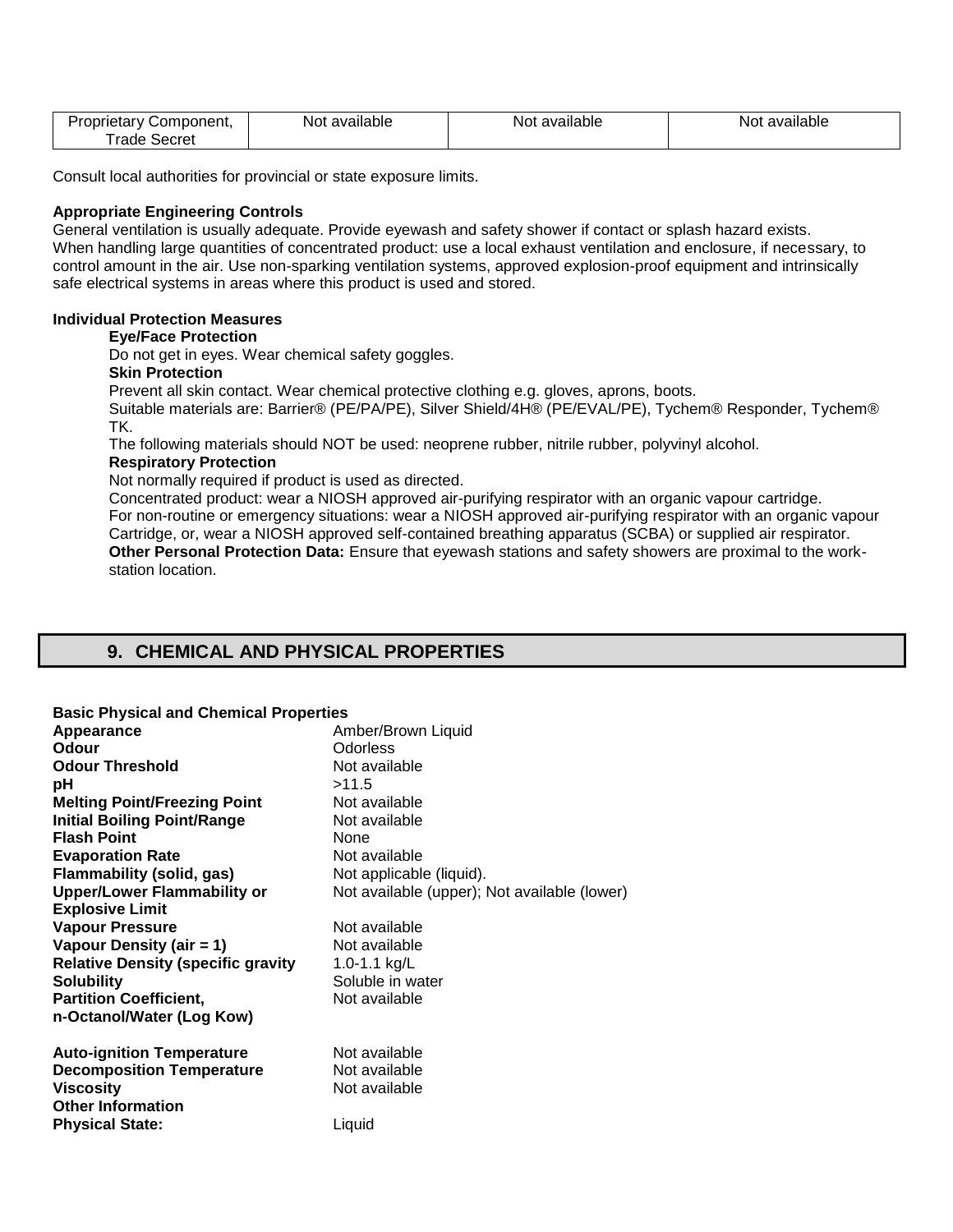## **10. STABILITY AND REACTIVITY**

### **Reactivity**

Yes

## **Chemical Stability**

Normally stable.

#### **Possibility of Hazardous Reactions**  None expected under normal conditions of storage and use.

**Conditions to Avoid**  Avoid dust formation. Incompatible products.

# **Incompatible Materials**

Metals, Acids

## **Hazardous Decomposition Products**

Potassium oxides

## **11. TOXICOLOGICAL INFORMATION**

### **Likely Routes of Exposure**

Inhalation; skin contact; eye contact; ingestion.

| <b>Chemical Name</b>                   | <b>LC50</b>   | LD50 (oral)              | LD50 (dermal) |
|----------------------------------------|---------------|--------------------------|---------------|
| Potassium Hydroxide                    | Not available | $LD50 = 284$ mg/kg (Rat) | Not available |
| Proprietary Component, Trade<br>Secret | Not available | Not available            | Not available |

### **Acute Toxicity Estimates (ARE)**

| <b>Acute Oral Toxicity:</b>       | Acute toxicity estimate > 5000 mg/kg   |
|-----------------------------------|----------------------------------------|
| <b>Acute Inhalation Toxicity:</b> | No data available                      |
| <b>Acute Dermal Toxicity:</b>     | Acute toxicity estimate $>$ 5000 mg/kg |

#### **Skin Corrosion/Irritation**

May cause mild irritation based on information for closely related chemicals.

### **Serious Eye Damage/Irritation**

No data available

## **STOT (Specific Target Organ Toxicity) - Single Exposure**

**Inhalation** 

No data available

**Aspiration Hazard**

No data available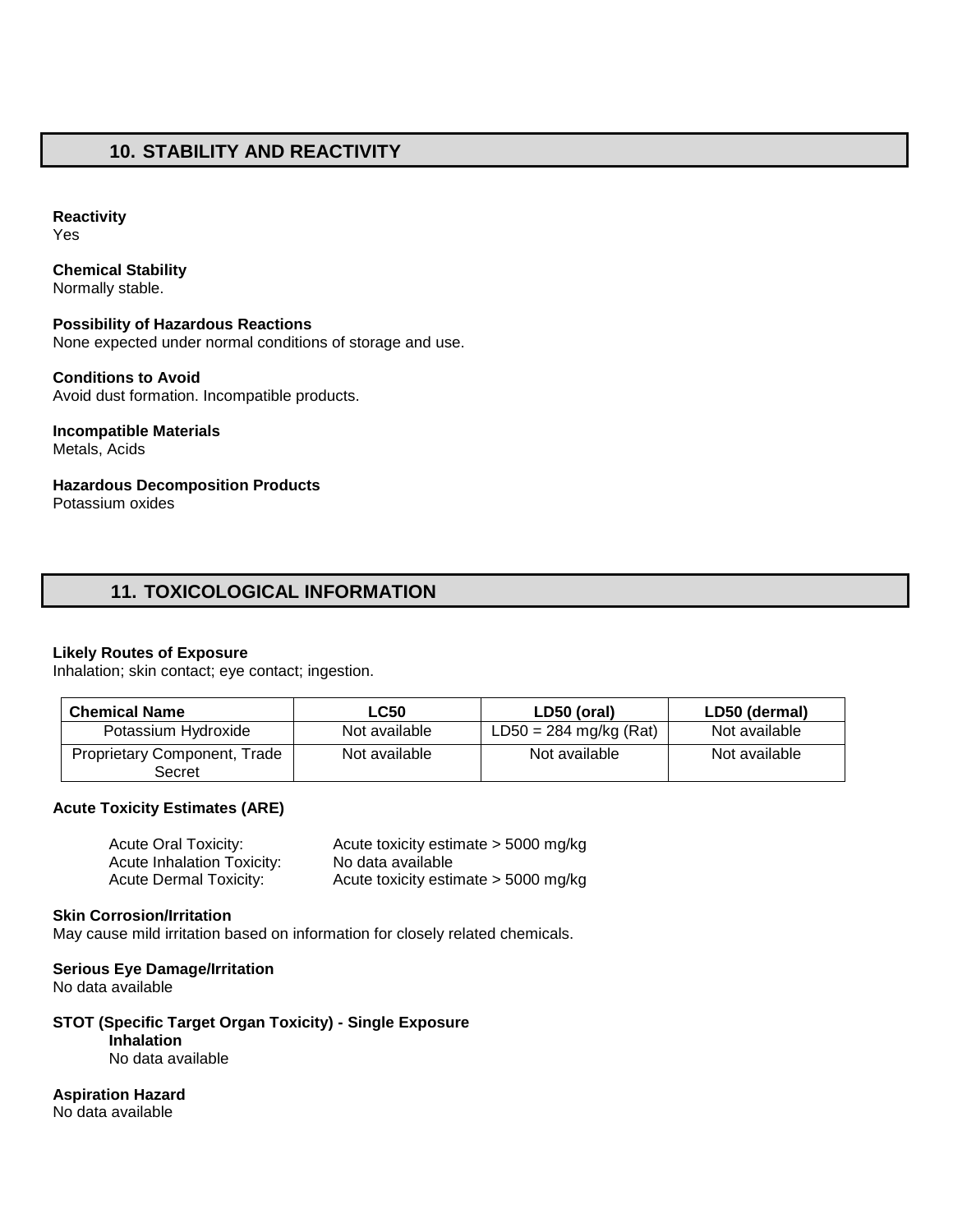### **STOT (Specific Target Organ Toxicity) - Repeated Exposure**  No data available

**Respiratory and/or Skin Sensitization** 

No data available

### **Carcinogenicity**

| <b>Chemical Name</b>                          | <b>IARC</b> | <b>ACGIH</b> | <b>NTP</b> | <b>OSHA</b> |
|-----------------------------------------------|-------------|--------------|------------|-------------|
| Potassium Hydroxide                           | Not Listed  | Not Listed   | Not Listed | Not Listed  |
| Proprietary Component,<br><b>Trade Secret</b> | Not Listed  | Not Listed   | Not Listed | Not Listed  |

#### Key to Abbreviations

IARC = International Agency for Research on Cancer. Group 3 = Not classifiable as to its carcinogenicity to humans. ACGIH® = American Conference of Governmental Industrial Hygienists. A4 = Not classifiable as a human carcinogen. NTP = National Toxicology Program. OSHA = US Occupational Safety and Health Administration

#### **Reproductive Toxicity**

**Development of Offspring**  No data available **Sexual Function and Fertility**  No data available

### **Germ Cell Mutagenicity**

Not mutagenic.

### **Interactive Effects**

No information was located.

#### **Additional Information:**

No information was located.

# **12. ECOLOGICAL INFORMATION**

#### **Ecotoxicological Information:**

| Ingredients                                   | <b>Ecotoxicity - Fish Species</b><br>Data          | <b>Acute Crustaceans</b><br>Toxicity: | <b>Ecotoxicity - Freshwater</b><br><b>Algae Data</b> |
|-----------------------------------------------|----------------------------------------------------|---------------------------------------|------------------------------------------------------|
| Potassium Hydroxide                           | $LC50 = 80$ mg/L, 96h static<br>(Gambusia affinis) | Not available                         | Not available                                        |
| Proprietary Component,<br><b>Trade Secret</b> | Not available                                      | Not available                         | Not available                                        |

### **Other Information:**

Do not empty into drains. Large amounts will affect pH and harm aquatic organisms.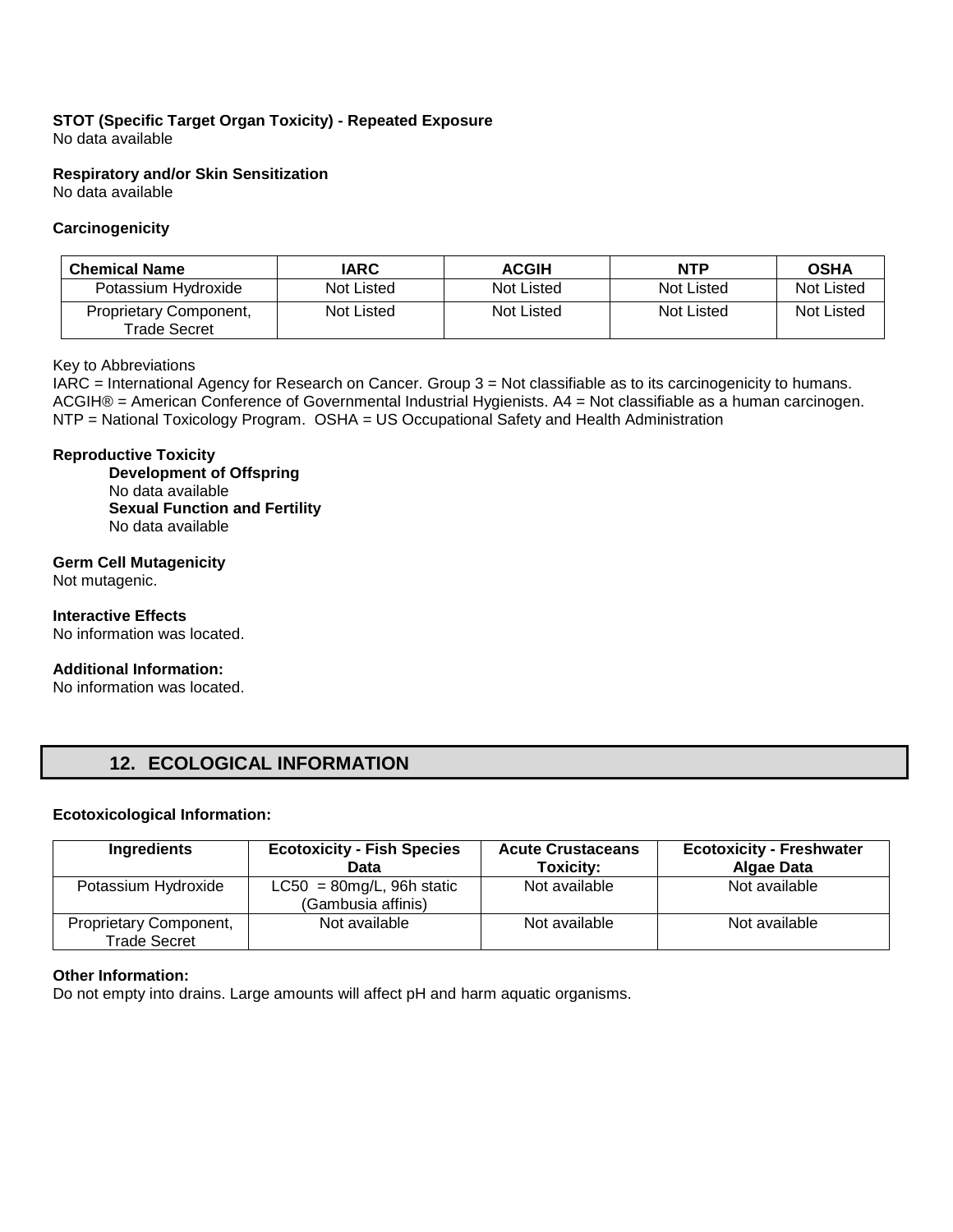## **13. DISPOSAL CONSIDERATIONS**

#### **Disposal Methods**

Recommended disposal methods are for the product, as sold. (Used material may contain other hazardous contaminants). The required hazard evaluation of the waste and compliance with the applicable hazardous waste laws are the responsibility of the user.

Burn in an approved incinerator according to federal, provincial/state, and local regulations. Empty containers retain product residue. Follow label warnings even if container appears to be empty. The container for this product can present explosion or fire hazards, even when emptied. Do not cut, puncture, or weld on or near this container.

## **14. TRANSPORT INFORMATION**

**DOT (U.S.): DOT Shipping Name:** POTASSIUM HYDROXIDE, LIQUID **DOT Hazardous Class** 8 **DOT UN Number:** UN1813 **DOT Packing Group:** II **DOT Reportable Quantity (lbs):** Not Available. **Marine Pollutant:** No.

**TDG (Canada): TDG Shipping Name:** POTASSIUM HYDROXIDE, LIQUID **Hazard Class:** 8 **UN Number:** UN1813 **Packing Group:** II **Marine Pollutant:** No.

**Special Precautions for User** Not applicable

**Transport in Bulk According to Annex II of MARPOL 73/78 and the IBC Code**  Not applicable

# **15. REGULATORY INFORMATION**

#### **Canada**

### **WHMIS Classification**

E – Corrosive Material

This product has been classified in accordance with the hazard criteria of the Controlled Products Regulations and the SDS contains all of the information required by the Controlled Products Regulations.

**Domestic Substances List (DSL) / Non-Domestic Substances List (NDSL)**  All ingredients are listed on the DSL/NDSL.